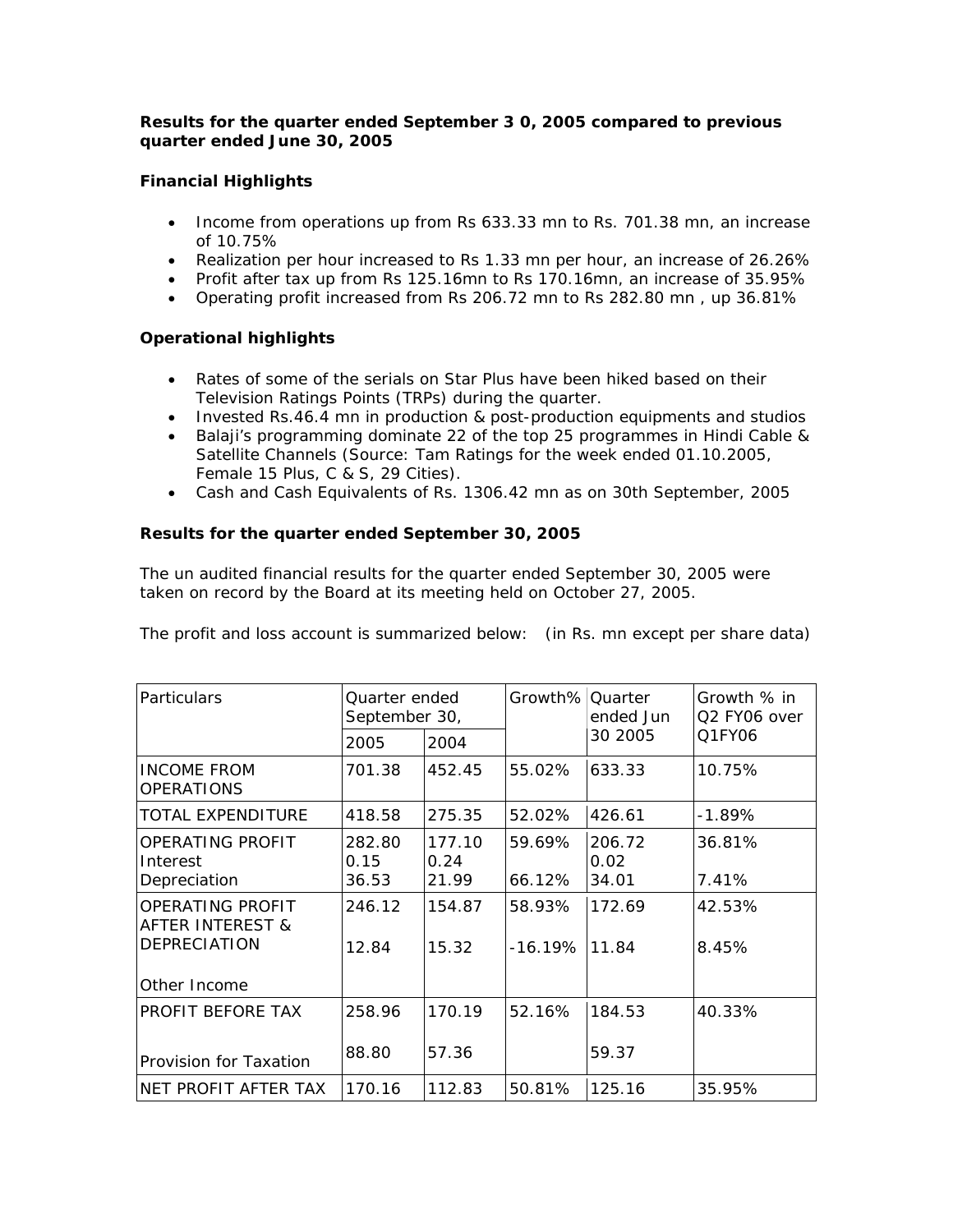| <b>EARNINGS PER SHARE</b><br>(Face Value is Rs. 2) | 2.61             | 2.19             | 19.18% | 1.92             | 35.94% |
|----------------------------------------------------|------------------|------------------|--------|------------------|--------|
| DIVIDEND PER SHARE<br>(Face Value is Rs. 2)        |                  |                  |        |                  |        |
| Dividend declared as a<br>% of par value           |                  |                  |        |                  |        |
| <b>KEY RATIOS</b>                                  |                  |                  |        |                  |        |
| <b>Operating Profit Margin</b><br>$(\%)$           | 40.32%<br>24.26% | 39.14%<br>24.94% |        | 32.64%<br>19.76% |        |
| Net Profit Margin (%)                              |                  |                  |        |                  |        |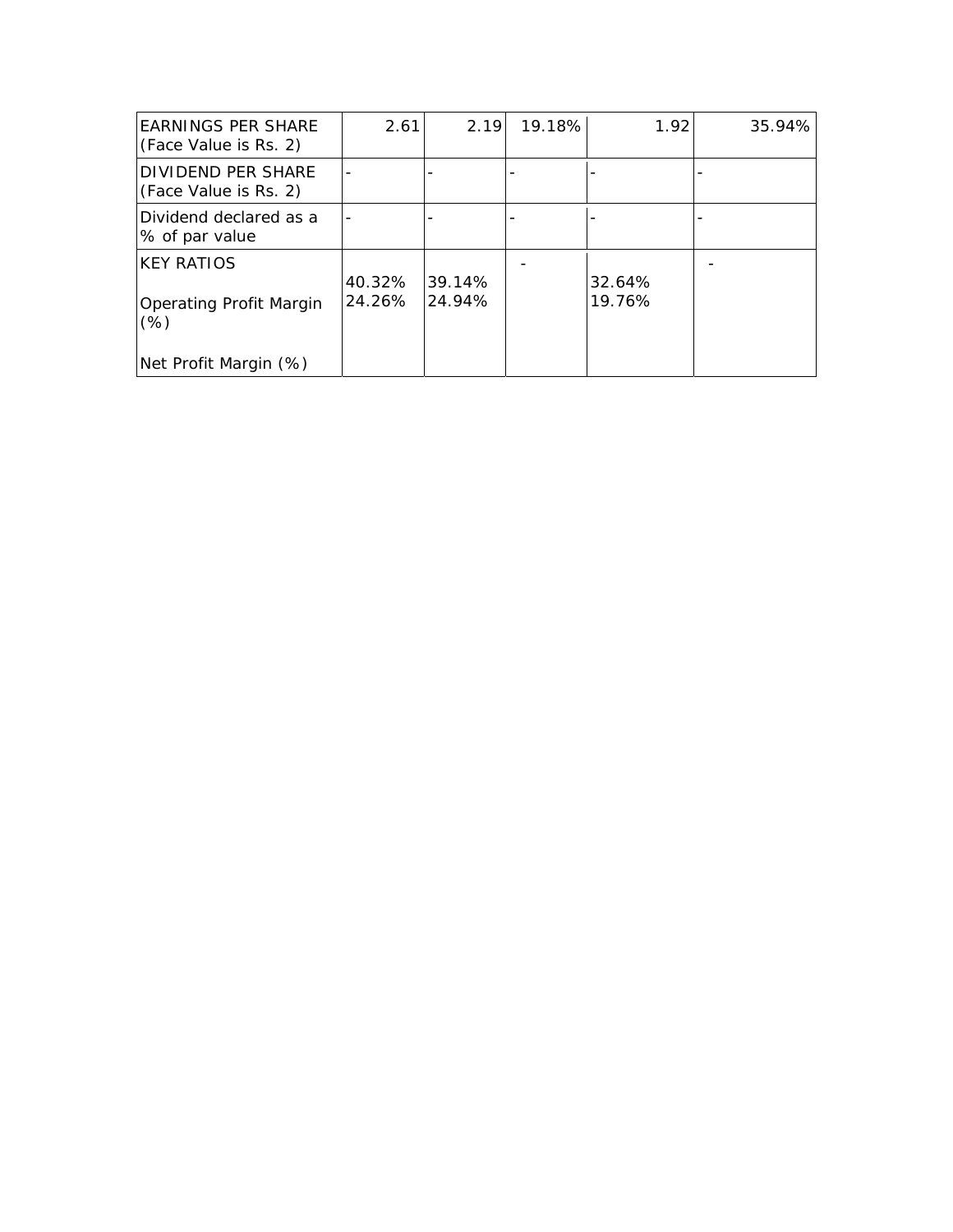# *Management discussion and analysis on Un audited Financial Results of the Company for the Quarter ended 30.09.2005*

### **Revenues**

The Company recorded income from operations of Rs. 701.38 mn during the quarter, up 10.75% q-o-q. Revenue contribution from commissioned programming was Rs.606.35 mn, up 28% q-o-q. The average realization per hour increased to Rs 2.35 mn, per hour, up 28% q-on-q. This was mainly due to the increase in the rates of some of the serials on Star Plus, based on their Television Rating Points (TRPs). The revenue contribution from sponsored programming was Rs. 93.04 mn, up 6.6% qon-q. The average realization per hour was Rs 0.35 mn against Rs 0.31 mn in the previous quarter.

The revenue-wise distribution between commissioned and sponsored programming during the quarter ended September 3 0, 2005, September 30, 2004 and June 30, 2005, is as follows:

| Programming  | ⊥Rs. mn |        |        | Percentage       |        |        |  |
|--------------|---------|--------|--------|------------------|--------|--------|--|
|              | Q2FY06  | Q2FY05 | Q1FY06 | Q2FY06           | Q2FY05 | Q1FY06 |  |
| Commissioned | 606.35  | 382.54 | 472.62 | 86               | 85     | 85     |  |
| Sponsored    | 93.04   | 69.91  | 85.31  | 14               | 15     | 15     |  |
|              | 699.39  | 452.45 | 557.93 | 100 <sub>1</sub> | 100    | 100    |  |

### **Channel Wise Revenue**

The Channel wise Revenue distribution during the quarter ended September 30, 2005, September 30, 2004 and June 30, 2005, is as follows:

| Channels                          | Rs. Mn |                             |        |    | Percentage |               |
|-----------------------------------|--------|-----------------------------|--------|----|------------|---------------|
|                                   |        | Q2FY06 Q2FY05 Q1FY06 Q2FY06 |        |    |            | Q2FY05 Q1FY06 |
| Star, Sony, Zoom, MTV,<br>Hungama | 606.35 | 382.54                      | 472.62 | 86 | 85         | 85            |
| Sun                               | 10.91  |                             | 9.02   | 2  |            |               |
| Gemini                            | 35.14  | 37.19                       | 24.73  | 5  | 8          | 4             |
| Udaya                             | 28.37  | 15.17                       | 30.97  | 4  | 4          | 6             |
| <b>DD Network</b>                 | 3.25   | 5.93                        | 8.45   |    | 1          | 2             |
| Surya                             | 15.37  | 8.50                        | 12.14  | 2  | 2          | 2             |
|                                   | -      |                             |        |    |            |               |
|                                   | 699.39 | 449.33                      | 557.93 |    |            |               |

### **Programming Mix**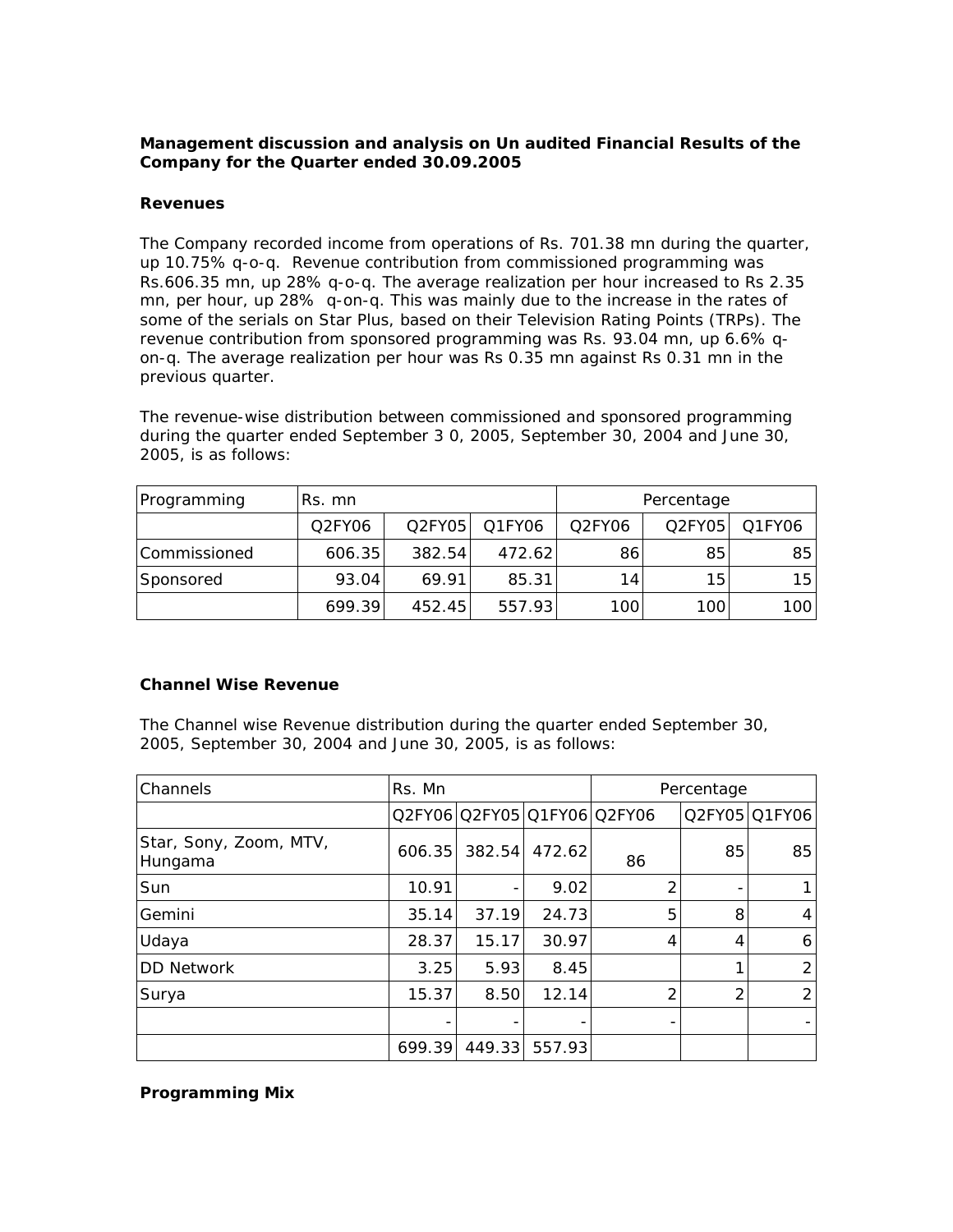### Commissioned & Sponsored Programs

The hour wise programming distribution during the quarter ended September 30, 2005, September 30, 2004 and June 30, 2005, is as follows:

| Programming  | No. Of Hours |        |               | Percentage |     |               |
|--------------|--------------|--------|---------------|------------|-----|---------------|
|              | Q2FY06       |        | Q2FY05 Q1FY06 | Q2FY06     |     | Q2FY05 Q4FY05 |
|              |              |        |               |            |     |               |
| Commissioned | 257.50       | 203.00 | 257.50        | 49         | 53  | 491           |
| Sponsored    | 267.50       | 180.50 | 271.50        | 51         | 47  | 511           |
| Total        | 525.00       | 370.50 | 529.00        | 100        | 100 | 1001          |

### **Other Income**

The Other Income during the quarter was Rs. 12.84 mn against Rs. 11.84 mn in the previous quarter.

### **Gross Block**

The Company's gross block increased from Rs. 586.20 mn to Rs. 638.87 mn as on September 30 2005.

During the period, the Company invested Rs. 46.4 mn in production / postproduction equipments and construction of the state-of-the art studios in order to meet the increased programming requirements and further improve the quality of programming

As on 30.09.2005, the Company's investments were at Rs. 1306.42 mn. The Company invested surplus funds in liquid/floating rate funds and short-term funds with the principal aim of safety. *The market value of investments as on 30.09.2005 was Rs. 1338.20 mn.*

#### **Debtors**

The Company's debtors (in days of income) have maintained at 93 days as on 30.09.2005.

#### **Inventories**

The Company's inventories (in days of turnover) decreased from 27 days to 25 days as on 30.09.2005. The Company's inventories comprise of completed episodes waiting to be aired, incomplete episodes and feature films.

#### **Loans and advances**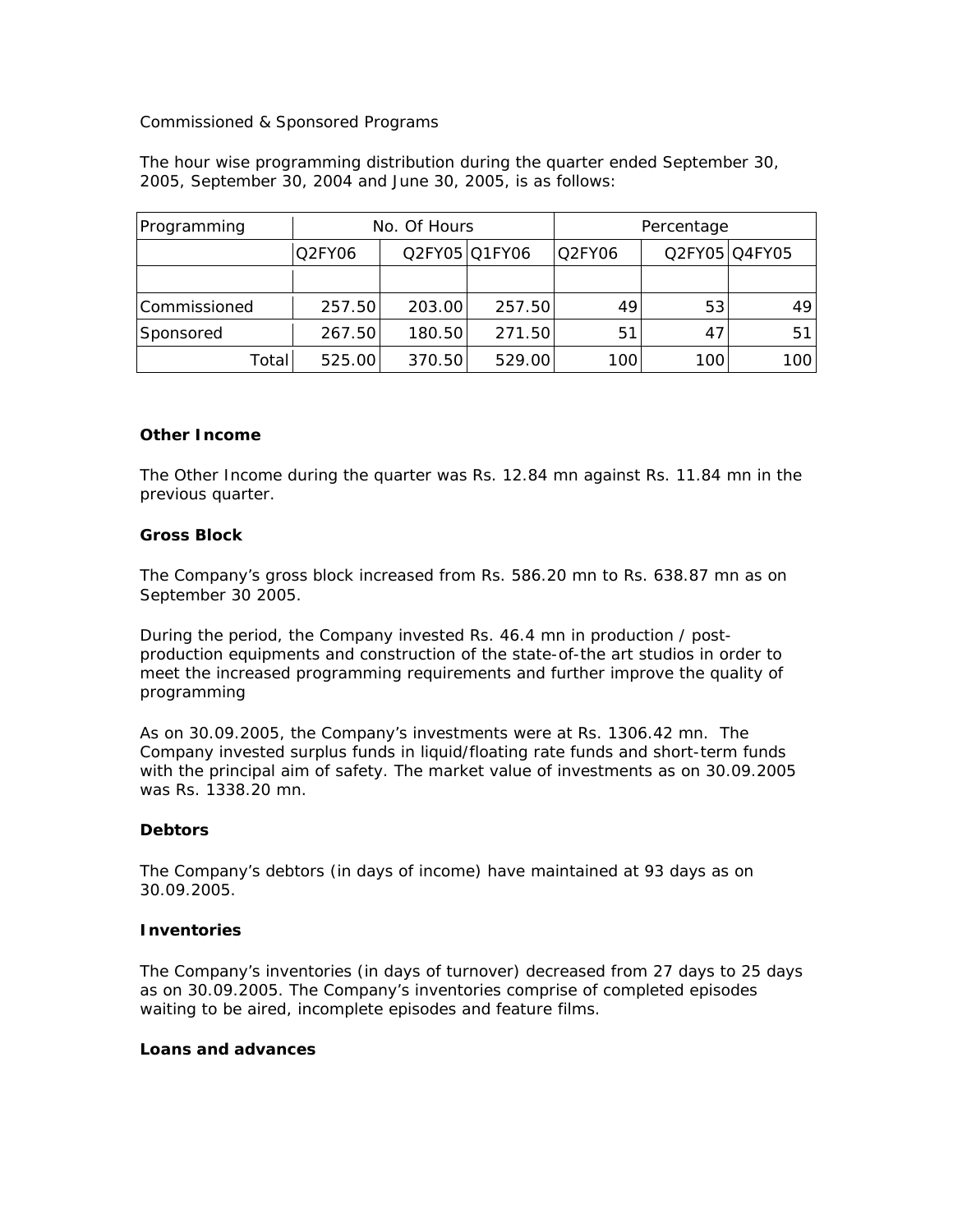Loans and advances decreased from Rs 170.28 mn to Rs 167.53 mn as on 30.09.2005. The Company's principal loans and advances comprised lease deposits for offices / studios.

# **Change in Programming during the quarter**

• The Company launched following serial/s during the quarter ended 30th Sep, 2005

| Serial  | Channel   | <b>IFrequency</b> |
|---------|-----------|-------------------|
| Kalyani | Gemini TV | 5 days            |

• The following serial/s of the Company went off air during the quarter ended 30th September, 2005.

| Serial           | lChannel      | <b>Frequency</b> |
|------------------|---------------|------------------|
| Kayamat          | l Doordarshan | 2 days           |
| Kya Kahein       | Zoom          | 1 day            |
| Kkalavari Kodalu | Gemini TV     | 5 days           |

### **Serials on air**

• As on 30.09.2005 the following 18 serials of the Company were on air on various channels.

| Serial                              | Channel      | Frequency TRPs |       | Top TRPs on the same<br>channel |  |  |  |  |
|-------------------------------------|--------------|----------------|-------|---------------------------------|--|--|--|--|
| <b>Sponsored Serials (40 Shows)</b> |              |                |       |                                 |  |  |  |  |
| Karthikadeepam                      | Gemini<br>TV | 5 Days         | 8.51  | 15.39                           |  |  |  |  |
| Kalyani                             |              | 5 Days         |       |                                 |  |  |  |  |
|                                     |              |                | 13.45 |                                 |  |  |  |  |
| Kanyadaana                          | Udaya TV     | 5 Days         | 9.20  | 10.94                           |  |  |  |  |
| Kumkuma Bhagya                      |              | 5 Days         | 9.56  |                                 |  |  |  |  |
| Kadambarii                          |              | 5 Days         | 8.20  |                                 |  |  |  |  |
| Kanavaru Kkaha                      | Sun TV       | 5 Days         | 12.07 | 33.89                           |  |  |  |  |
| Kavyanjali                          | Surya TV     | 5 Days         | 18.05 | 26.66                           |  |  |  |  |
| Pavitabandham                       |              | 5 Days         |       |                                 |  |  |  |  |
|                                     |              |                | 13.13 |                                 |  |  |  |  |